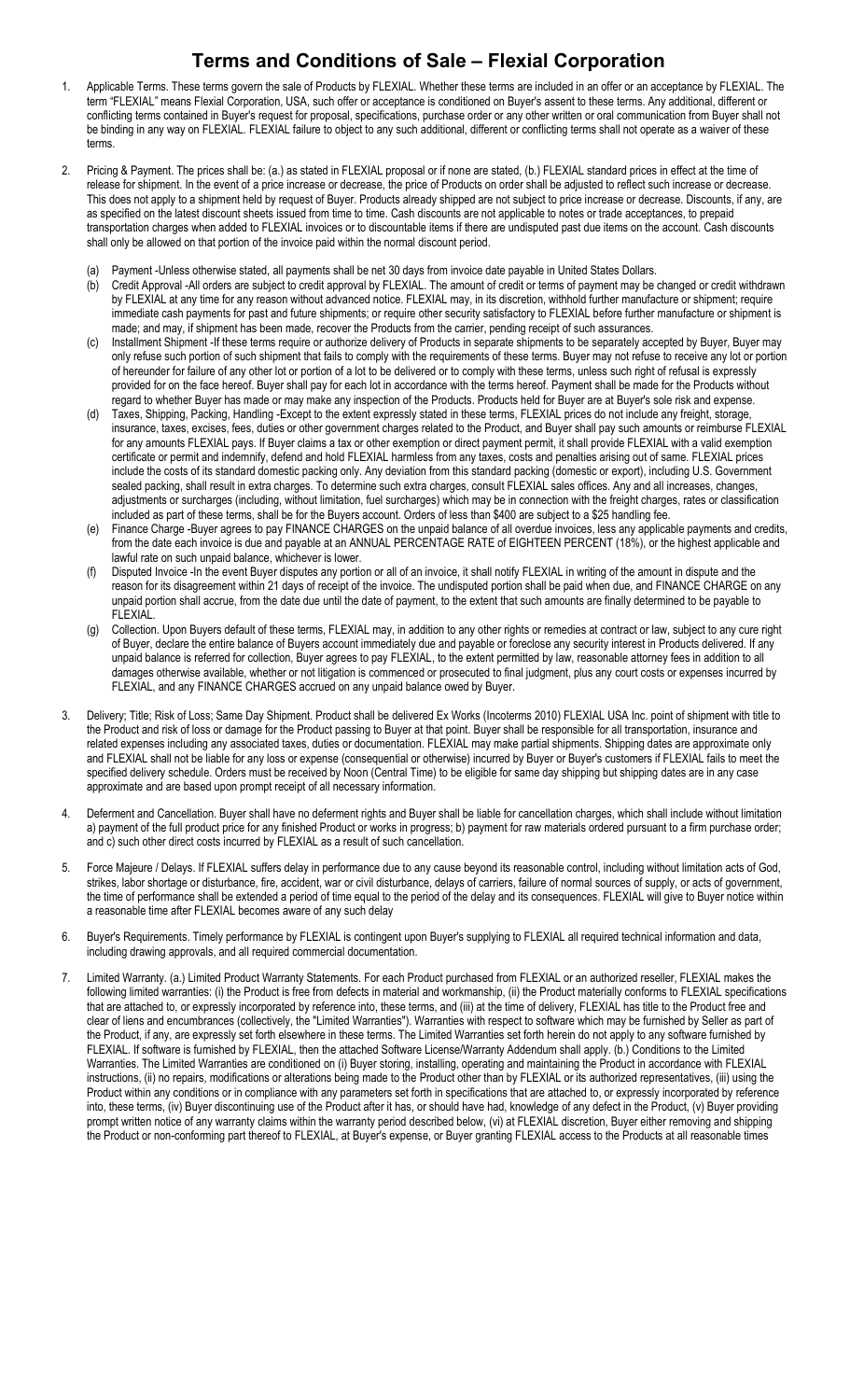## Terms and Conditions of Sale – Flexial Corporation

and locations to assess the warranty claims, and (vii) Buyer not being in default of any payment obligation to FLEXIAL under these terms. (c.) Exclusions from Limited Warranty Coverage. The Limited Warranties specifically exclude any equipment comprising part of the Product that is not manufactured by FLEXIAL or not bearing its nameplate. To the extent permitted, FLEXIAL herby assigns any warranties made to FLEXIAL for such equipment. FLEXIAL shall have no liability to Buyer under any legal theory for such equipment or any related assignment of warranties. Additionally, any Product that is described as being experimental, developmental, prototype, or pilot is specifically excluded from the Limited Warranties and is provided to Buyer "as is" with no warranties of any kind. Also excluded from the Limited Warranties are normal wear and tear items including any expendable items that comprise part of the Product, such as but not limited to fuses, brushes, ball bearings and gear parts. (d.) Limited Warranty Period. Buyer shall have 12 months from initial operation of the Product or 18 months from shipment, whichever occurs first, to provide FLEXIAL with prompt, written notice of any claims of breach of the Limited Warranties. Continued use or possession of the Product after expiration of the warranty period shall be conclusive evidence that the Limited Warranties have been fulfilled to the full satisfaction of Buyer, unless Buyer has previously provided FLEXIAL with notice of a breach of the Limited Warranties. (e.) Remedies for Breach of Limited Warranty. Buyer's sole and exclusive remedies for any breach of the Limited Warranties are limited to FLEXIAL choice of repair or replacement of the Product, or non-conforming parts thereof, or refund of all or part of the purchase price. Buyer shall return the Products to the FLEXIALs plant, after having received written Return Material Authorization (RMA) approval from FLEXIAL, shipping charges prepaid and with complete information as to alleged defects and the installation, operation and service of the products. The warranty on repaired or replaced parts of the Product shall be limited to the remainder of the original warranty period. Unless otherwise agreed to in writing by FLEXIAL, (i) Buyer shall be responsible for any labor required to gain access to the Product so that FLEXIAL can assess the available remedies and (ii) Buyer shall be responsible for all costs of installation of repaired or replaced Products. All exchanged Products replaced under this Limited Warranty will become the property of FLEXIAL. (f.) Transferability. The Limited Warranties shall be transferable during the warranty period to the initial end-user of the Product. THE LIMITED WARRANTIES SET FORTH IN THIS SECTION ARE FLEXIAL SOLE AND EXCLUSIVE WARRANTIES AND ARE SUBJECT TO THE LIMITS OF LIABILITY SET FORTH IN SECTION 8 BELOW. FLEXIAL MAKES NO OTHER WARRANTIES, EXPRESS OR IMPLIED, INCLUDING, WITHOUT LIMITATION, WARRANTIES OF MERCHANTABILITY OR FITNESS FOR A PARTICULAR PURPOSE, COURSE OF DEALING AND USAGE OF **TRADE** 

- 8. LIMITATION OF LIABILITY. NEITHER FLEXIAL, NOR ITS SUPPLIERS, SHALL BE LIABLE, WHETHER IN CONTRACT, WARRANTY, FAILURE OF A REMEDY TO ACHIEVE ITS INTENDED OR ESSENTIAL PURPOSES, TORT (INCLUDING NEGLIGENCE), STRICT LIABILITY, INDEMNITY OR ANY OTHER LEGAL THEORY, FOR LOSS OF USE, REVENUE, SAVINGS OR PROFIT, OR FOR COSTS OF CAPITAL OR OF SUBSTITUTE USE OR PERFORMANCE, OR FOR INDIRECT, SPECIAL, LIQUIDATED, PUNITIVE, EXEMPLARY, COLLATERAL, INCIDENTAL OR CONSEQUENTIAL DAMAGES, OR FOR ANY OTHER LOSS OR COST OF A SIMILAR TYPE, OR FOR CLAIMS BY BUYER FOR DAMAGES OF BUYER'S CUSTOMERS. FLEXIALS MAXIMUM LIABILITY UNDER THIS CONTRACT SHALL BE THE ACTUAL PURCHASE PRICE RECEIVED BY FLEXIAL FOR THE PRODUCT AT ISSUE OR ONE MILLION DOLLARS, WHICHEVER IS LESS. BUYER AGREES THAT THE EXCLUSIONS AND LIMITATIONS SET FORTH IN THIS ARTICLE ARE SEPARATE AND INDEPENDENT FROM ANY REMEDIES WHICH BUYER MAY HAVE HEREUNDER AND SHALL BE GIVEN FULL FORCE AND EFFECT WHETHER OR NOT ANY OR ALL SUCH REMEDIES SHALL BE DEEMED TO HAVE FAILED OF THEIR ESSENTIAL PURPOSE. THESE LIMITATIONS OF LIABILITY ARE EFFECTIVE EVEN IF FLEXIAL HAS BEEN ADVISED BY THE BUYER OF THE POSSIBILITY OF SUCH DAMAGES.
- 9. Patent and Copyright Infringement. FLEXIAL will, at its own expense, defend or at its option settle any suit or proceeding brought against Buyer in so far as it is based on an allegation that any Product (including parts thereof), or use thereof for its intended purpose, constitutes an infringement of any United States patent or copyright, if FLEXIAL is promptly provided notice and given authority, information, and assistance in a timely manner for the defense of said suit or proceeding. FLEXIAL will pay the damages and costs awarded in any suit or proceeding so defended. FLEXIAL will not be responsible for any settlement of such suit or proceeding made without its prior written consent. In case the Product, or any part thereof, as a result of any suit or proceeding so defended is held to constitute infringement or its use by Buyer is enjoined, FLEXIAL will, at its option and its own expense, either: (a) procure for Buyer the right to continue using said Product; (b) replace it with substantially equivalent non-infringing Product; or (c) modify the Product so it becomes non-infringing. FLEXIAL will have no duty or obligation to Buyer under this Article to the extent that the Product is (a) supplied according to Buyer's design or instructions wherein compliance therewith has caused FLEXIAL to deviate from its normal course of performance, (b) modified by Buyer or its contractors after delivery, (c) combined by Buyer or its contractors with devices, methods, systems or processes not furnished hereunder and by reason of said design, instruction, modification, or combination a suit is brought against Buyer. In addition, if by reason of such design, instruction, modification or combination, a suit or proceeding is brought against FLEXIAL, Buyer shall protect FLEXIAL in the same manner and to the same extent that FLEXIAL has agreed to protect Buyer under the provisions of the Section above. THIS ARTICLE IS AN EXCLUSIVE STATEMENT OF ALL THE DUTIES OF THE PARTIES RELATING TO PATENTS AND COPYRIGHTS, AND DIRECT OR CONTRIBUTORY PATENT OR COPYRIGHT AND OF ALL THE REMEDIES OF BUYER RELATING TO ANY CLAIMS, SUITS, OR PROCEEDINGS INVOLVING PATENTS AND COPYRIGHTS.
- 10. Compliance with Laws. Buyer agrees to comply with all applicable laws and regulations relating to the purchase, resale, exportation, transfer, assignment, disposal or use of the goods. Buyer acknowledges that the Products and any technical data related to the Products may be controlled for export by the U.S. Department of Commerce or Department of State and that such items may require authorization prior to export from the United States or re-export. Buyer agrees that it will not export, re-export, or otherwise distribute the Products or any technical data related thereto, in violation of any export control laws or regulations of the United States.
- 11. Changes in Work and Product Changes. FLEXIAL shall not implement any changes in the scope of work unless Buyer and FLEXIAL agree in writing to the details of the change and any resulting price, schedule or other contractual modifications. Any change to any law, rule, regulation, order, code, standard or requirement which requires any change hereunder shall entitle FLEXIAL to an equitable adjustment in the prices and any time of performance. Seller may, at any time and without notice, make changes (whether in design, material, improvements or otherwise) in any Products, and may discontinue the manufacture of any Products, without incurring any obligations of any kind as a result thereof.
- 12. Non-waiver of Default. Each shipment made hereunder shall be considered a separate transaction. In the event of any default by Buyer, FLEXIAL may decline to make further shipments. If FLEXIAL elects to continue to make shipments, FLEXIAL actions shall not constitute a waiver of any default by Buyer or in any way affect FLEXIAL legal remedies for any such default. Any waiver of FLEXIAL to require strict compliance with the provisions of this contract shall be in writing and any failure of FLEXIAL to require such strict compliance shall not be deemed a waiver of FLEXIAL's right to insist upon strict compliance thereafter.
- 13. Final Written Agreement; Modification of Terms. These terms, together with any quotation, purchase order or acknowledgement issued or signed by FLEXIAL, comprise the complete and exclusive agreement between the parties (the .Agreement.) and supersede any terms contained in Buyers documents, unless separately signed by FLEXIAL. These terms may only be modified by a written instrument signed by authorized representatives of both parties.